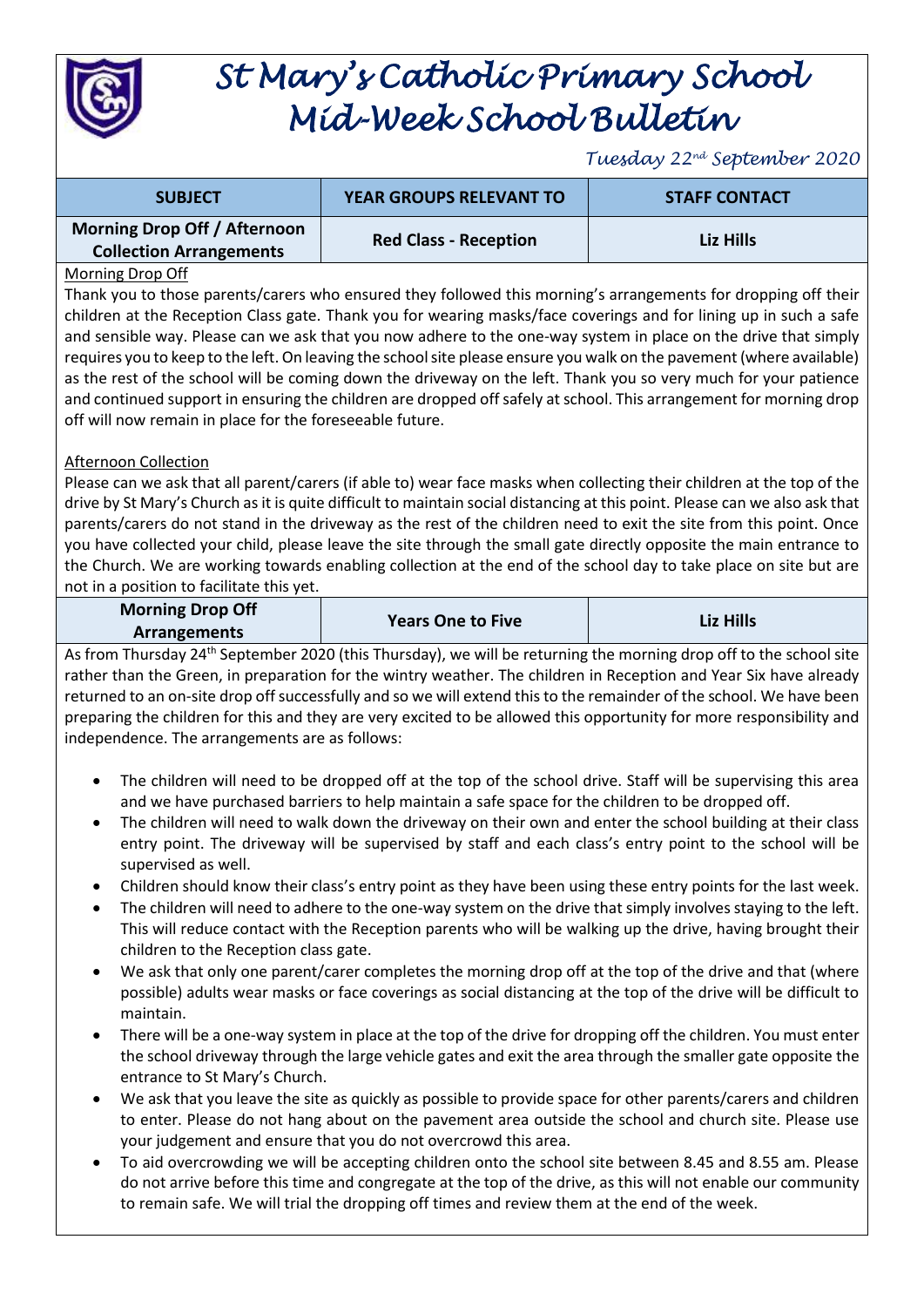## **Class Entry Points:**

Orange Class (Y1) – Main entrance to the school passed the office Yellow Class (Y2) – Hall Green Class (Y3) – External classroom door Blue Class (Y4) – External classroom door Indigo Class (Y5) – KS2 entrance Violet Class (Y6) – Gold room door

# **One Way System at the Top of the Drive:**



**PLEASE NOTE:** The children of St Mary's School are used to leaving their parents/cares at a designated drop off point and walking to their classrooms on their own. They may not have come into school in this way for a while but they are capable of doing this and there will be staff available to supervise their entry to their classrooms. Your support with ensuring your children are reminded to walk safely and sensibly to their classrooms is important and your confidence in their ability to walk on their own is also important to allowing the children to be responsible and independent.

There are no major amendments to the arrangements for the end of day collection but now that staff know parents/carers better, we are going to bring all children from Years One to Six to the Green at 3.15 pm. We are working to return afternoon collection to the school site soon too.

Thank you for your continued support as we work towards returning school drop off and collection to the school site safely.

| <b>Meet the Teacher Meetings</b> | <b>Years One to Six</b> | <b>Liz Hills</b> |
|----------------------------------|-------------------------|------------------|
|----------------------------------|-------------------------|------------------|

Unfortunately, we had to cancel the remote Meet the Teacher meetings we had planned to take place this week as we experienced a number of technical issues in organising these meetings. In order to ensure the least possible delay in providing you with the opportunity to meet your child's class teacher we have decided to host these meetings on the school site, while we investigate the possibility of hosting remote meetings effectively.

The meetings will take place in the school hall next week. We hope you will be able to join us.

Please ensure you follow the guidance below regarding attending the meetings. You can just turn up – there is no need to inform us as to whether or not you will be attending. We expect the meetings to last approximately 20 minutes.